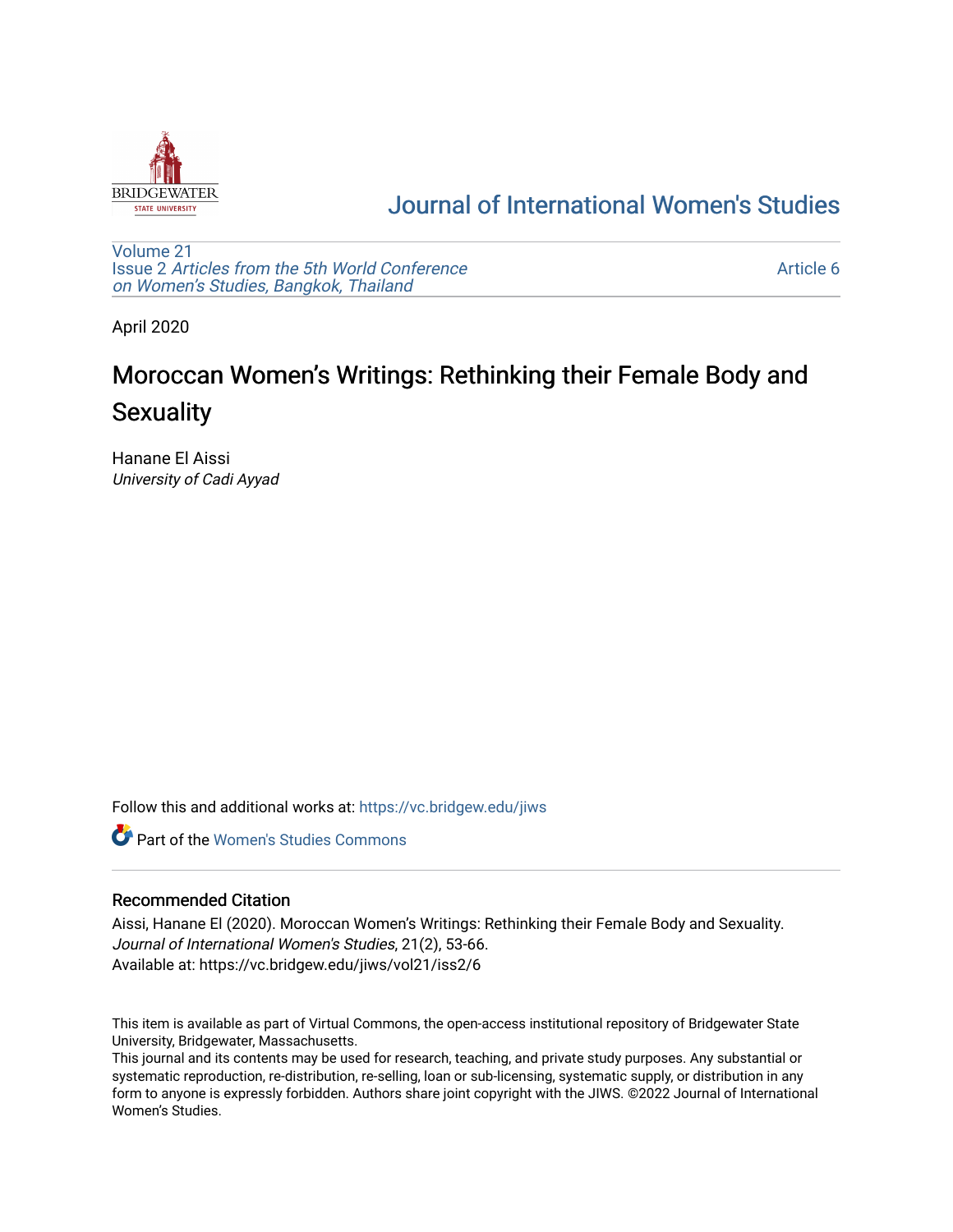#### Aissi: Moroccan Women's Writings: Rethinking their Body and Sexuality

This journal and its contents may be used for research, teaching and private study purposes. Any substantial or systematic reproduction, re-distribution, re-selling, loan or sub-licensing, systematic supply or distribution in any form to anyone is expressly forbidden. ©2020 Journal of International Women's Studies

### **Moroccan Women's Writings: Rethinking their Female Body and Sexuality**

By Hanane El Aissi<sup>[1](#page-1-0)</sup>

#### **Abstract**

 The nineteen eighties and nineties marked a turning point in Moroccan women's campaign against gender discrimination and patriarchal hegemony. During this period, Moroccan women's writings moved beyond the archaic subjects that had been dominating the literary scene during the sixties, such as the call for women's education, women's work in the public sphere and women's domesticity issues, having as a goal to start addressing some of what was considered taboo issues such as the question of the female body, sexuality, and teenage pregnancy. The emergence of such writings heralded an awakening of a feminist consciousness that reflected new and revolutionary feminist perceptions. They provided a feminist definition of the question of the female body and sexuality, beyond common patriarchal views. From the 1980s on, women's literature unmasked women's unique feminist approach to writing their bodies and celebrate female subjectivity against what was considered to be unmovable norms. In this context, the very concept of a woman's body and sexuality remained a taboo that resisted critique. The female body remains submerged in patriarchal discourse that not only neglects it but renders it a passive entity that finds its meaning only within the boundaries of male language and desire. The female body was always represented through the system of patriarchy as a source of temptation and pleasure; hence the view that it should be controlled, protected, and veiled. However, the development of women's feminist consciousness entails in its tenets, new perceptions of the female body and sexuality. Within this context, this paper examines Moroccan women's new feminist consciousness of their bodies and sexuality by providing an analytical study of some feminist works by Fatima Mernissi, Soumaya Naamane Guessous, and Ghita El Khayat. Through their feminist writings, such writers attempted to transgress this taboo subject and go beyond the patriarchal assumptions about the female body and sexuality.

*Keywords*: Female body, Female sexuality, Consciousness-raising, Moroccan feminism, Morocco

#### **Mernissi: Raising Moroccan Women's Consciousness of their Body and Sexuality**

The question of the female body and sexuality has been part and parcel of feminist theory and criticism. Mernissi compares the complexity of analyzing this issue to a Moroccan soup

<span id="page-1-0"></span><sup>1</sup> Hanane El Aissi, an Associate Professor at the Faculty of Letters and Humanities, University of Cadi Ayyad, Marrakesh city, Morocco and a permanent member of the Laboratory of Scientific Research *LIMPACT*. Since she has got her Ph.D. on Cultural Studies and Literary Criticism, she extended her work on Feminism and Gender Studies, hence published many articles on the subject in International and National Journals in both the English and Arabic languages. She participated in many conferences on the question of feminism in different countries all over the world. She has won recently the National Prize of Allal El Fassi for Thought and Literature. She has just published a book in the Arabic language entitled: *The Formation of Feminist Consciousness in Morocco.* She had the honor to participate with Professor Miriam Cooke in the Sixth African Woman Forum that took place in Tiznit, Morocco 2018. Recently, she has been granted the Erasmus Scholarship for a teaching visit to Lithuania. She has also participated in the World 5th Conference on Women's Studies which took place in Bangkok, Thailand 2019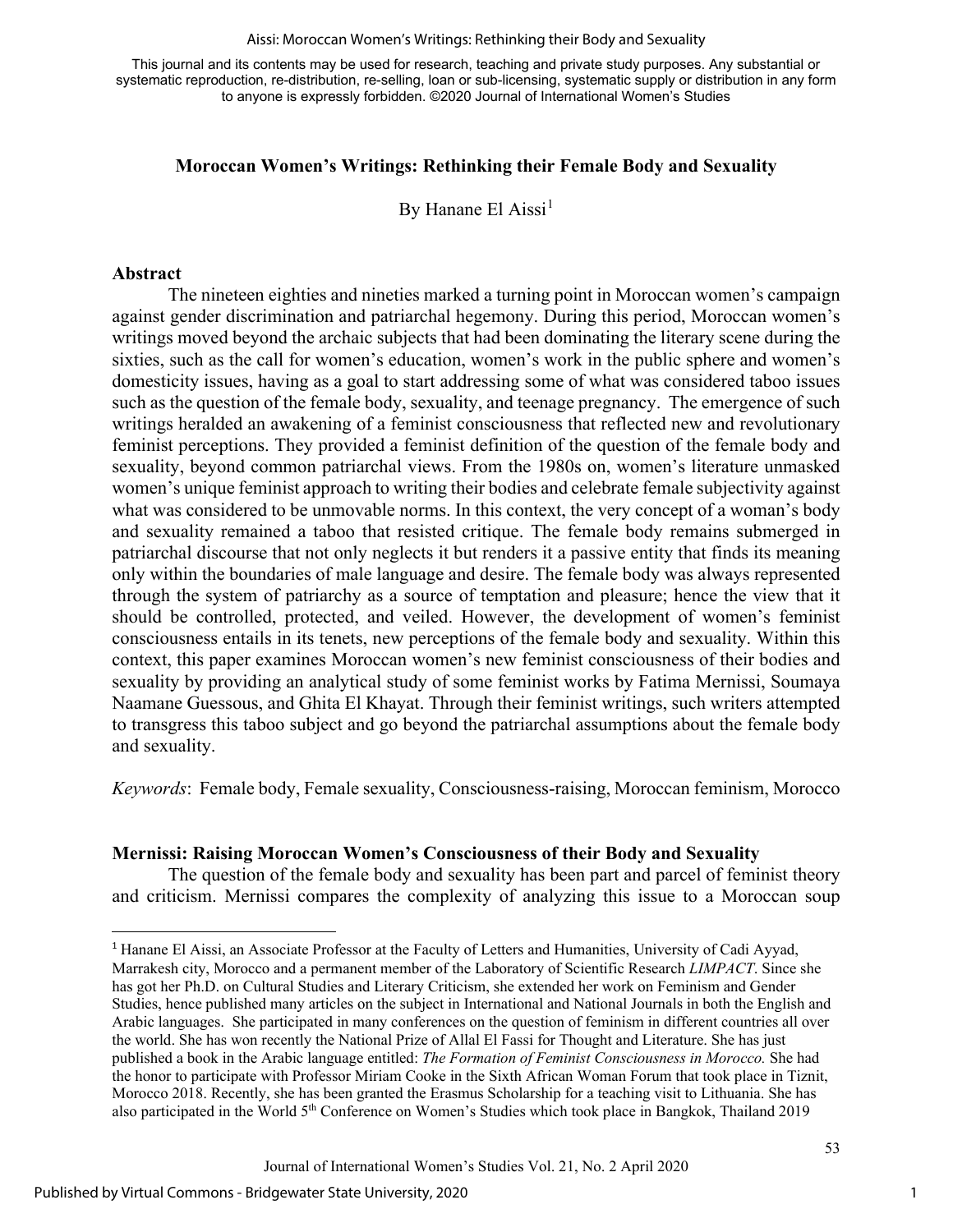(harira), for it involves a variety of inconvenient materials<sup>[2](#page-2-0)</sup>. However, she managed to challenge this complexity when she published *Beyond the Veil: Male-Female Dynamics in Modern Muslim Society* (1975). Such a book has had a great impact on rising feminist consciousness among Moroccan women as it brought them into an awareness of their body and sexuality. It contributed to the transformation of women's consciousness in the sense that it has spawned a radical critique of Arab Muslim society's claims and views about women by unraveling such controversial issues in the modern Muslim society such as female sexuality, sexual segregation, the division of sexual space, and the dynamic relationship between the two sexes. As Mernissi notes,

*Beyond the veil* is a book about sexual space-boundaries. It tries to grasp sex as it materializes, as it melts into and with space and freezes it in architecture. It started from a harmless question: Why can't I stroll peacefully in the alleys of the Medina that I like and enjoy so much? I came to wonder how the Muslim society designs sexual space, how it projects into space a specific vision of female sexuality.<sup>[3](#page-2-1)</sup>

To provide insightful answers to these questions, Mernissi explores the depth of the sexual dynamics of Muslims and their field of co-existence, co-habitation, and interaction. The malefemale relational patterns become the most essential elements in their multifaceted communities. Mernissi undermines the patriarchal definition of female sexuality and the body by reclaiming the very concept from a feminist (Marxist) perspective. From the onset of her book, she takes offense against Muslim modern society, which is built upon male monopoly and gender hierarchy, suggesting that there is a latent contradiction between what the Muslims actually do in their daily life and the representative discourse they produce about themselves. This contradiction is highly apparent in their treatment of women and in their approach to the question of women's liberation. For instance, as Mernissi points out,

as a modern state Morocco is a member of the United Nations and signed the Declaration of Human Rights…However, as a Muslim society affirming its will to keep the family under traditional Muslim law, Morocco promulgated a code that, whenever possible, dutifully respects the seventh- century *sharia* (divine Law).<sup>[4](#page-2-2)</sup>

The modern era's demands cannot be implemented given the impossibility to adapt them to traditional Muslim law. The first Moroccan "Moudawana"[5](#page-2-3) of 1957 is much highlighted since it is written from a male perspective, basing its laws on a traditional male interpretation of Islam and on Imam Malik's doctrine. This instance reveals the contradiction and the inconsistency in Morocco's situation, an account of its violation of the Universal Declaration of Human Rights which Morocco had ratified. While accepting radical changes in many economic and scientific domains, Moroccan society still remains conservative and resistant to any social change in its perceptions of sex roles and sexual identity. This incoherent position is due, for Mernissi, to the mandatory requirements of being Arab, Muslim with the will of achieving sexual equality. In this

<sup>2</sup> Fatima Mernissi, "Prologue", Corps au Féminin, ed. Aicha Belarbi (Casablanca : Le Fennec, 1991), p. 7

<span id="page-2-1"></span><span id="page-2-0"></span><sup>&</sup>lt;sup>3</sup> Fatima Mernissi, Beyond the Veil: Male- Female Dynamics in Modern Muslim Society (Bloomington and Indianapolis: Indiana University Press, 1987), p XV.

<span id="page-2-2"></span><sup>4</sup> See Beyond the Veil, p.12

<span id="page-2-3"></span><sup>&</sup>lt;sup>5</sup> This is an Arabic word meaning the Family code in which the rights of men, women, and children are prescribed.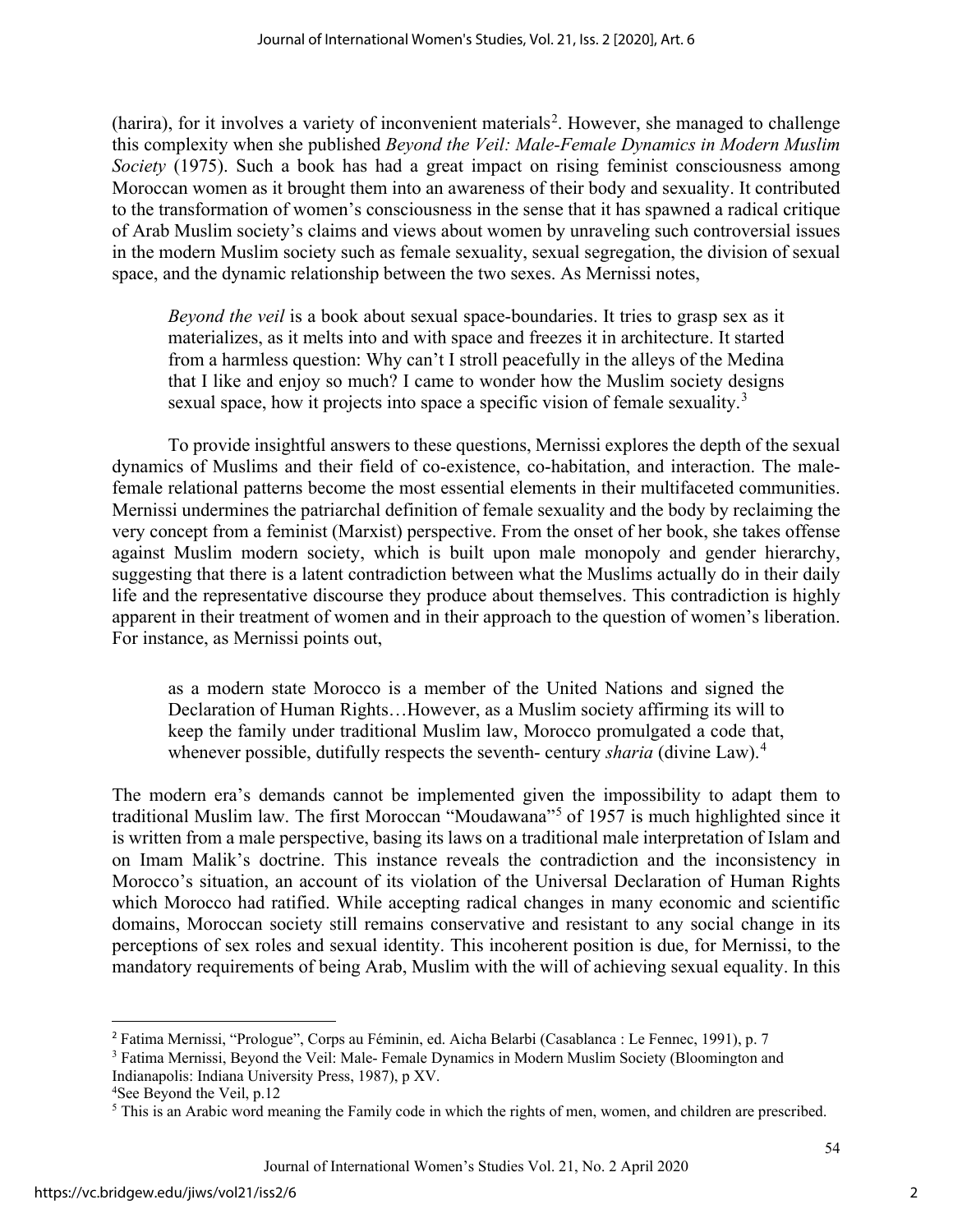sense, Mernissi argues, there is an intrinsic contradiction between the political interpretation of Islam, and the gender equality that is claimed to subvert its message and law. She explains further, there is a fundamental contradiction between Islam as interpreted in official policy and equality between the sexes. Sexual equality violates Islam's premise, actualized in its Law, that heterosexual love is dangerous to Allah's order…The desegregation between the sexes violates Islam's ideology on women's position in the social order: that women should be under the authority of fathers, brothers, or husbands. Since women are considered by Allah to be a disruptive element, they are to be spatially confined and excluded from matters other than those of the family.[6](#page-3-0)

Such a position reveals Mernissi's secular view. It also highlights the fact that sexual equality is incompatible with the Islamic premises, for it foments the social order of the Muslim society, where women's sexuality is considered ravaging and even harmful. As asserted by Raja Rhouni, "Mernissi's standpoint in this book is clearly secularist. At this stage of her scholarship, she unambiguously considers that Islam is based on a fundamental principle of sexual hierarchy and segregation."[7](#page-3-1) Within this secular feminist perspective, Mernissi negotiates painstakingly the question of female sexuality and gender equality.

Mernissi discovered that marriage is major means of subjugating women not only by their husbands, but by mothers-in-law and other male in-laws as well. Consequently, she finds it necessary to relate and justify Muslim attitudes by looking back to the roots. Unlike the contemporary Muslim marriage that nips female sexuality in the bud, the pre-Islamic one celebrates women's active agency morally and sexually in many marital unions. In addition to these institutionalized constrains, sexual segregation is another means that attempts to control female sexuality. Muslim societies, Mernissi argues, are based on the division of male and female space. The Male dominates the public space, while the female is imprisoned in the domestic space, the household. Whenever they dare to penetrate public space, women must veil themselves to assure their invisibility. Therefore, the question of space division in Muslim society suggests with evidence how the latter encourages the binary opposition that privileges men over women to preserve social order. This institutionalized segregation of the sexes accentuates what Mernissi describes as "sexual anomie". <sup>[8](#page-3-2)</sup>Mernissi's critique of the concept of female sexuality's false image elucidates that the latter is constructed through the discourse of patriarchy. Certainly, Mernissi's conceptualization of female sexuality from a feminist secular perspective represents a challenge to conservative patriarchal views of female sexuality and, it stimulates Moroccan women's consciousness of their sexuality, beyond sexist gender stereotypes. However, Mernissi's feminist theorization of female sexuality has been subject to many critiques. For example, Katherine Bullock rebuts Mernissi's views and regards her argument about such a sensitive topic inconsistent and deficient. According to Bullock, Mernissi considers the Moroccan woman as a prototype to judge and define female sexuality and its control all over the Muslim Arab worlds.<sup>[9](#page-3-3)</sup> Mernissi is also trapped in a homogeneous analysis of Islam manifested in the advancing of its exterior implication that concerns a maltreatment of women and their sexual difference in the Moroccan context, ignoring its inherent message and principles that are beyond map boundaries. Bullock argues:

<span id="page-3-0"></span> $6$  Ibid., p.19

<span id="page-3-1"></span><sup>7</sup> Ibid., pp. 166- 165.

<span id="page-3-2"></span><sup>8</sup> See Beyond the Veil, p. 148.

<span id="page-3-3"></span><sup>9</sup> Katherine Bullock, Rethinking Muslim Women and the Veil: Challenging Historical and Modern Stereotypes (Herndon: The International Institute of Islamic Thought, 2002), p.152.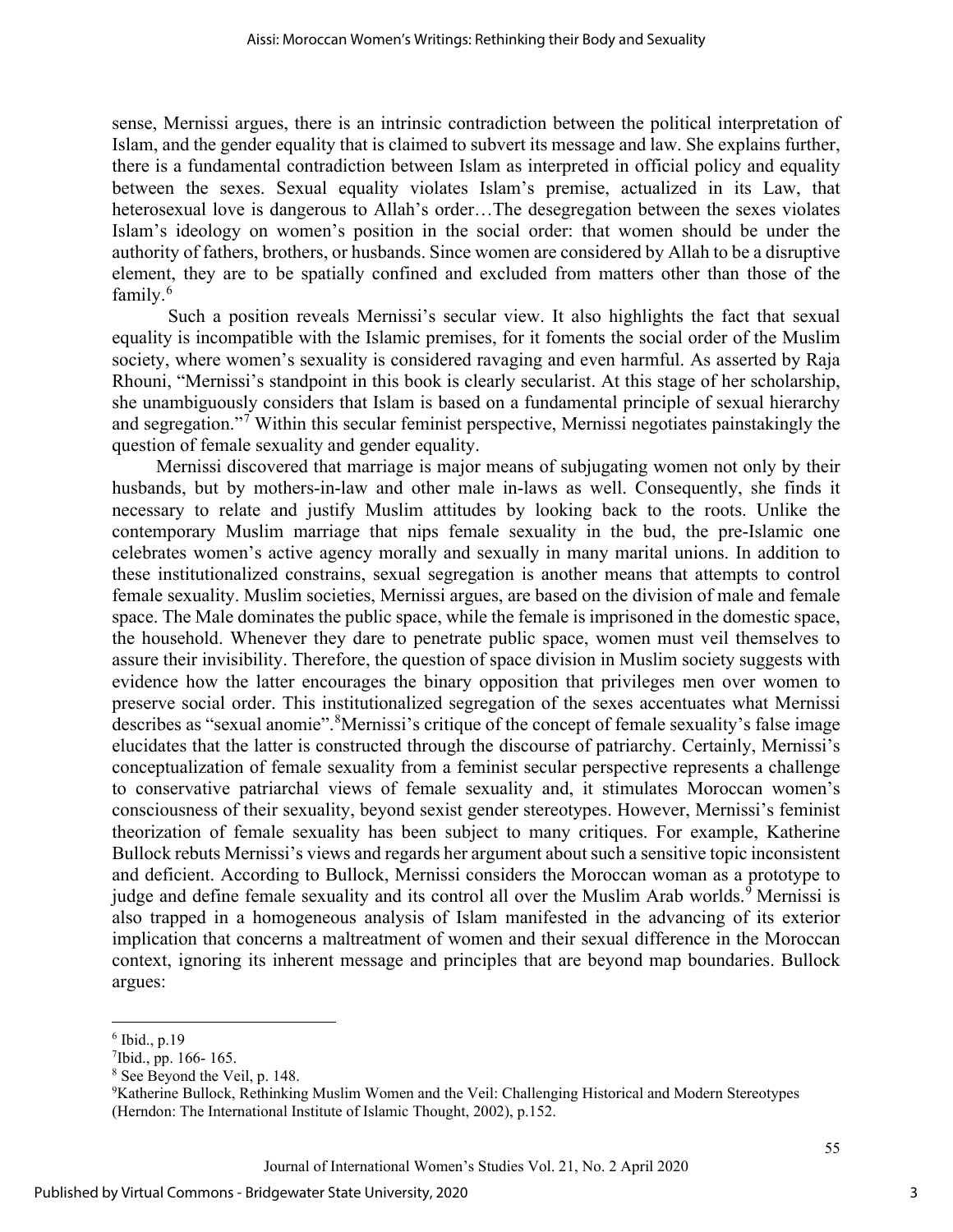Mernissi is conflating what she finds in Morocco with normative Islam. Not all Muslim societies , nor even all classes, have secluded, segregated, or veiled women, and the extent to which Muslims view women as sexualized beings needing male control is a topic for anthropological/sociological study of particular groups of people in specific times and places, not for a theory about 'Islam's view of women.<sup>[10](#page-4-0)</sup> Bullock's critique of Mernissi challenges not only her approach to female sexuality in Islamic tradition, but also stresses her misunderstanding of Islam as a spiritual religion.

Despite Mernissi's critique of female sexuality in Islam, she does represent the most influential radical analysis of this taboo issue, whether in Morocco or in the Arab-Islamic world. Despite her theory's shortcomings, Mernissi has succeeded in increasing Moroccan women's consciousness of their identity, subjectivity and sexuality, and their characterization within their Islamic society. As Sadiqi suggests: "This discourse has sought to politicize women's collective consciousness of their oppression."[11](#page-4-1) Women's subordination, for Mernissi, is due also to the patriarchal Muslim definition of active female sexuality, which makes veiling and sexual segregation necessary to control the female body. Thus, raising such issues creates a feminist consciousness that challenges all patriarchal definitions of both the female body and female sexuality. Although Moroccan women have started to unmask the patriarchal ideas about female sexuality since 1975, it is Mernissi who first approached this issue from psychoanalytic and sociological perspectives.

#### **Naamane Guessous and AitSabbah: Speaking Back to Moroccan Masculine Power**

The development of women's consciousness of their sexuality may be assumed to reach its epic proportions with the publication of Soumaya Naamane-Guessous's bestselling book, *Au-Delà de toute Pudeur: la Sexualité Féminine au Maroc* (1988). Naamane-Guessou *[Beyond Decency: Feminine Sexuality in Morocco]* has discussed Moroccan women's sexual consciousness and has broken the silence about female sexuality, which until recently, has been considered a taboo in Moroccan culture. Her book evinces how the question of the female body and sexuality within the Moroccan culture and society are still an indecent subject to talk about. In her study, Naamane-Guessous responds to the masculine tradition by unveiling its prejudices and breaking out its silence about such crucial issues. This masculine convention perpetuates and deepens women's marginalization by defining the woman via the biological features of her body and reducing it to a corporeal status that should only entertain, amuse and succumb to the man. To subvert these patriarchal views and values about the female body and sexuality, Naamane-Guessous undertakes a detailed study about Moroccan women's sexual life that includes the question of virginity, menstruation, and sexual pleasure or orgasm. From the very beginning of her book, Naamane-Guessous highlights the extent to which patriarchy controls and suffocates everything relating to the female body and sexuality. According to Naamane-Guessous, Islam, unlike other religions, doesn't oppress female sexuality or pleasure; on the contrary, it insists on both men and women's legitimate right to sexual pleasure.<sup>[12](#page-4-2)</sup> Rather, Islam celebrates the beneficent effect of sexual satisfaction for Muslims of both genders. However, in Moroccan society, only patriarchal

<span id="page-4-0"></span><sup>&</sup>lt;sup>10</sup>Katherine Bullock, Rethinking Muslim Women and the Veil: Challenging Historical and Modern Stereotypes (Herndon: The International Institute of Islamic Thought, 2002), p.152.

<span id="page-4-1"></span><sup>&</sup>lt;sup>11</sup> See Women, Gender and Language in Morocco. P. 24.

<span id="page-4-2"></span> $12$ Ibid., p. 7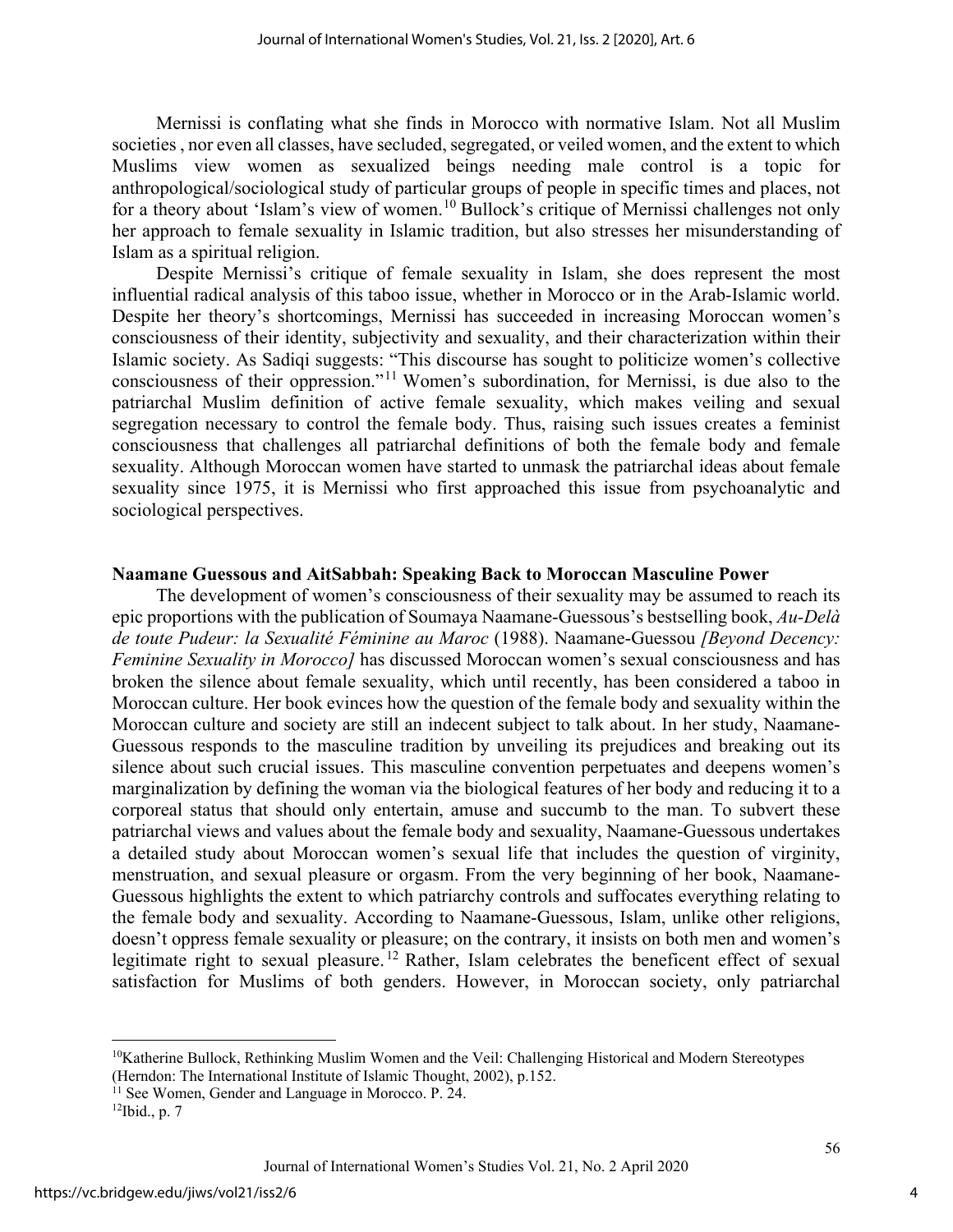traditions and social norms define female sexuality and the body and set rules that control the female body from birth to adulthood.

Like Mernissi, Naamane-Guessous presents the sexual manifestations of feminine / feminist consciousness in the sense that she discusses the nature of Moroccan women's consciousness of their body and sexuality beyond the patriarchal system. She refutes the patriarchal assumption that depicts woman as Satan—a source of chaos—that can destroy social order if not controlled. For this reason, she interviews women from different classes and ages to shed light on the sexual treatments and attitudes that shape them within the patriarchal Moroccan society. Through these interviews, Naamane-Guessous discovers that Moroccan girls and women have no education either about sexuality, their own body, sexual organs, or their physiological changes. Sexual discrimination is established between the sexes from early childhood. While boys learn how to control and dominate, girls learn how to keep silent and be submissive.<sup>[13](#page-5-0)</sup> These two last criteria are expected to characterize their ideal beauty.

In her book, *La Femme dans l'inconscient Musulman [Woman in the Muslim Unconscious]* (1984), Fatima Mernissi who published the book with the nickname Fatna Ait Sabbah interrogates the legitimacy of these criteria that define women's beauty in a Muslim context. As she asks,

Why are silence, immobility, and obedience the key criteria of female beauty in the Muslim society where I live and work? …What does beauty have to do with the right to self-expression? Why, according to the canons of beauty in Islamic literature, does a woman who does not express herself excite desire in a man?<sup>[14](#page-5-1)</sup>

AitSabbah or Mernissi dismantles the elements of these questions by analyzing two distinct discourses that characterize Islamic tradition, that of "the erotic discourse and the legal discourse." <sup>[15](#page-5-2)</sup> She clarifies the extent to which these two discourses define a woman as a subservient sexual object. Legal discourse represents Islam's legitimate sources of the Koran and Sunna and provides the primary basis for defining concepts such as desire, love and the female body, whereas erotic discourse entails the literature that attempts to shed light on the questions of sexuality, sexual fulfillment and genitalia. Through an analysis of some passages from the Koran and from the Arab erotica literature, AitSabbah uncovers what she calls "the religious erotic discourse."[16](#page-5-3) This exercises both divine and male power on the Muslim woman and renders it as "an omnisexual woman: a voracious crack."<sup>[17](#page-5-4)</sup> Within this framework, the Muslim woman is regarded, as explained in *Beyond the Veil*, a source of disorder and temptation that should be in the possession of man, "the representative of and the guardian of Muslim order,"[18](#page-5-5) who sets rules for governing her body and sexual desire. For Ait Sabbah, this patriarchal vision is reinforced and legitimized by orthodox discourse which defines woman as "a category whose human dimension is ambiguous. Woman is defined in terms of her function, her relationship to man. As an entity, she is a land, she is a real estate; she is inert."[19](#page-5-6) Such a categorization negates the Muslim woman's self-identity and social existence and considers her, instead, an object whose sole function is to

<sup>13</sup>Ibid., p. 23.

<span id="page-5-1"></span><span id="page-5-0"></span><sup>&</sup>lt;sup>14</sup>Fatna Ait Sabbah, Woman in the Muslim Unconscious, trans. Mary Jo Lakeland (New York: Pergamon Press, 1984), p. 3.

<span id="page-5-2"></span> $15$ Ibid.

<span id="page-5-3"></span><sup>16</sup>Ibid., p. 23.

<span id="page-5-4"></span><sup>17</sup>Ibid., p. 25.

<span id="page-5-5"></span><sup>18</sup>Ibid., p.35.

<span id="page-5-6"></span><sup>19</sup>See AitSabbah, p. 44.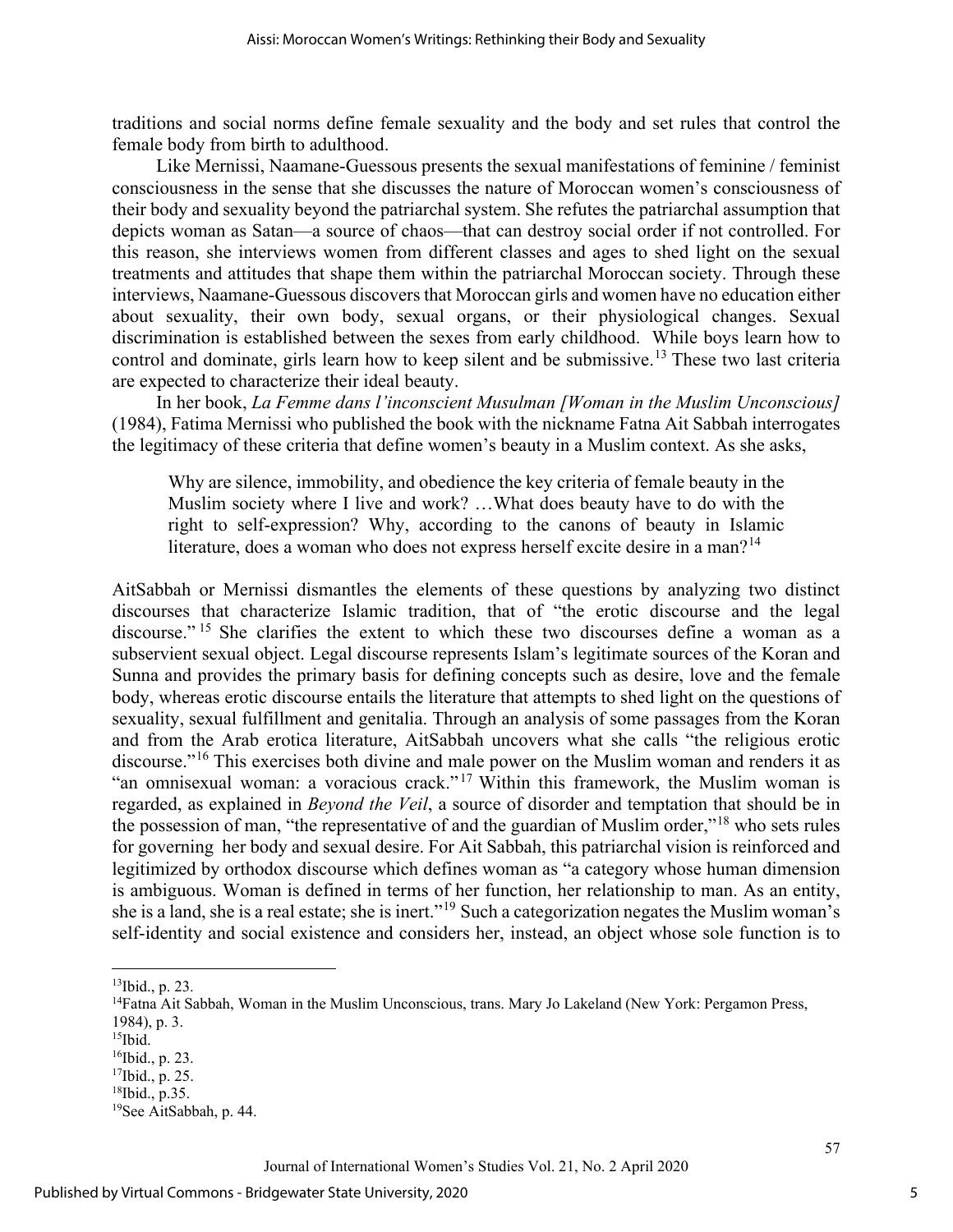satisfy men's sexual pleasure: "her other dimensions, especially the psychological, economic, and engendering dimensions, are not reduced or marginalized; they are nonexistent."[20](#page-6-0) The erotic discourse which also adopts a scientific approach perpetuates such a categorization of women and reiterates the religious discourse's premises by depicting the Muslim woman as "exclusively a physical apparatus". [21](#page-6-1) In this respect, both orthodox and erotic discourses stress the Muslim woman's powerful sexual desire. As mentioned before, Mernissi suggests that female sexuality is considered active, hence sexual segregation; seclusion and the institution of marriage are made necessary to control and anticipate its destructive effects on the social order.<sup>[22](#page-6-2)</sup> The Islamic discourse's perception of the Muslim woman as being only a body prevents anything that tries to destabilize the social order such as woman's expression or mobility into the public space and reinforces instead silence and obedience as paramount criteria for her beauty. As Haidah Moghissi confirms,

…woman's expression of her desires and the pursuit of her interest contradicts the interests of man and challenges man's God given rights over woman…The susceptibility of women to corruption, in this view, explains the obsession with sexual purity in Islamic cultures and justifies surveillance of women by family, community, and state. $2<sup>3</sup>$ 

Such surveillance, in Ait Sabbah's view, is ingrained in man's consciousness and unconsciousness at birth via the instructions of the orthodox discourse.

Naamane-Guessous identifies in her fieldwork the root of such negative attitudes towards the female body. It goes back to the period of childhood when both girls and boys are deprived of sexual education to acquire sexual discrimination instead. As Susan S. Davis argues, "boys are preferred to girls at birth. Since girls will ultimately marry out of the family, and also represent a constant source of danger to the family honour, they are less desired than boys."[24](#page-6-4) During infancy, sexual hierarchy is established in the mind of both girls and boys. Girls are indoctrinated by their families to believe that they have no authority over their bodies or their sexuality. They are advised during their puberty to protect their bodies and their genital organs more than their own eyes, not for their own sake, but for the sake of future husbands. According to Naamane-Guessous, during puberty and with the first menstruation, the female body becomes a source of problems and anxiety. At this stage, girls learn that these corporeal natural changes are shameful and taboo and are not talked about in public. As in the Western context, Kate Millet points out, "the event of menstruation, for example, is largely a clandestine affair".<sup>[25](#page-6-5)</sup> It is surrounded by silence and fear because it is a clear signal of the girl's mature body. In this respect, all the cultural and the religious ceremonies that the family prepares for this event are to highlight the importance of virginity in a girl's life. As Millet argues, "all patriarchies have hedged virginity defloration in elaborate rites and interdictions".<sup>[26](#page-6-6)</sup> It is clear that such negative sexual education that is marked by prohibition

<span id="page-6-0"></span><sup>20</sup>Ibid., p.25.

<span id="page-6-1"></span> $21$ Ibid., p. 45.

<span id="page-6-2"></span><sup>22</sup> See Beyond the Veil, p. 30.

<span id="page-6-3"></span><sup>23</sup>Haideh Moghissi, Feminism and Islamic Fundamentalism (London: Zed Books, 1999), p. 20.

<span id="page-6-4"></span><sup>24</sup>Susan Schaefer. Davis, Patience and Power: Women's Lives in a Moroccan Village (Rochester and Vermont: Schenkman Books, Inc, 1978), p. 19.

<span id="page-6-6"></span><span id="page-6-5"></span><sup>25</sup>Kate Millett, Sexual Politics, (Urbana and Chicago: University of Illinoi Press, 2000), p. 23. 26Ibid., p. 24.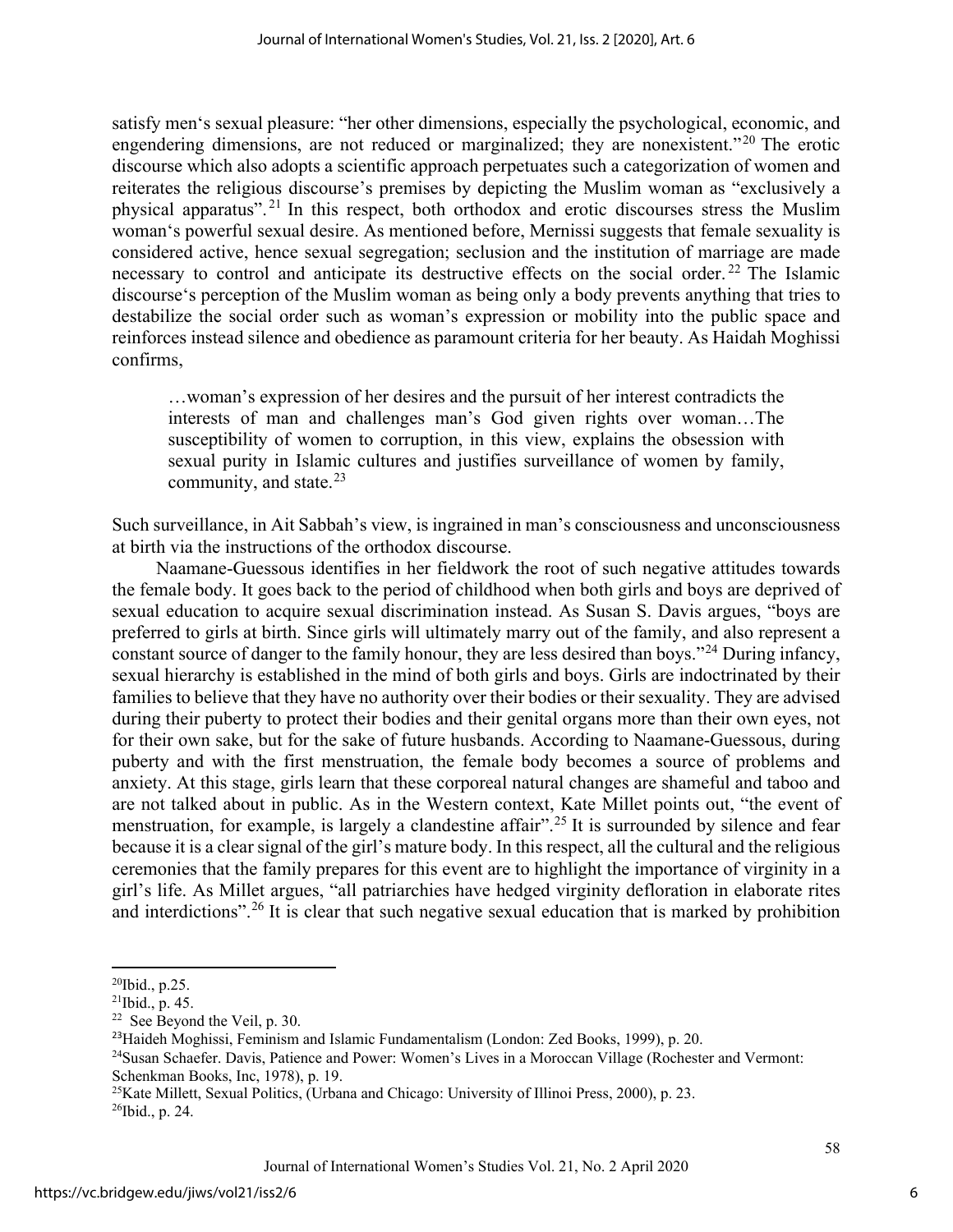and inhibition is due to a patriarchal ideology that reduces women's identity to their sexual organs. Abdessamad Dialmy sheds light on this question with reference to the Moroccan context:

Woman has become the totality of *farj (or vulva)* because *farj* is an opening and signifies fragility, that is, a lack. Evidently, this negative meaning became mechanically linked to the woman as a result of the subjection of the Arab mind to a patriarchal logic that is predicated on considering the female a lacking being, and therefore in diminishing the woman and belittling her. Furthermore, the reduction of farj to the woman, and to her sexual organ at that, expresses this negative diminution that the concept of sex has undergone in Arab and Islamic history, namely, its movement from the status of scientific concept and from a valuable status into what is without meaning and without value. <sup>[27](#page-7-0)</sup>

Such patriarchal logic shapes the consciousness of both men and women, within the Muslim Arab society, and it accounts for sexual hierarchy. This negative definition of women's identity as a "lacking being" produces sexual oppression and maintains male authority over women's minds and bodies. Naamane-Guessous explains that this negative image of viewing women as subordinate sexual objects has its roots within patriarchal society—including the family. Most of the time, the relationship between the father and his daughter is based on power and decency not on respect and dialogue. As Davis suggests, "even in the presence of her father, a girl will never make eye contact, keep her head slightly inclined, and not initiate conversation."<sup>[28](#page-7-1)</sup> These traditional customs invade the girl's consciousness from the onset of her puberty and render her submissive and obedient to male authority—the father and the elder brother within her family, and later on the husband.

The root cause of this conventional belief and attitude towards women stems from the patriarchal representation of the female body as a symbol of honor and communal dignity. This is why the veil and sexual segregation have become mandatory in Islamic societies in order to suffocate women's sensual energy. By breaking the taboo of Moroccan women's sexuality, Naamane-Guessous tackles also the question of the veil as a symbol of keeping women in seclusion by covering their body. As she claims, "ces efforts pour contrôler le potentiel sensuel que représente le corps de la jeune fille, se sont longtemps concrétisé dans le port du voile. »[29](#page-7-2) The veil has turned out to be, in Moroccan society, an instrument of oppressing women rather than a sign of religious faith. According to Naamane-Guessous, most girls wear the veil for fear of either disobeying their fathers or subverting the hierarchical familial order. As she argues, "certaines portent la *dejelleba* sous la contrainte de leurs père ou de leurs frères qui jugent indécentes les toilettes actuelles. Cette contrainte illustre bien le rapport de hiérarchie auquel se trouve soumise la jeune fille à l'intérieur de la famille.<sup>[30](#page-7-3)</sup> [ Some girls wear *dejellaba* under the constraint of their fathers or brothers who consider the current clothing indecent. Such constraint illustrates well the hierachical relationship to which the girl is subjected within the family. <sup>31</sup>] The veil, in this context, is emptied of its religious and spiritual significance and becomes a tool that is imposed on the girl without any logical justification. Marnia Lazreg argues that, "there is no religious or moral ground on which to justify the forced induction of a girl into the culture of veiling. When she wraps a scarf over her young daughter, a mother conveys to her the belief that her body is an object of shame or

<span id="page-7-0"></span><sup>&</sup>lt;sup>27</sup>Abdessamad Dialmy and Allen J.Uhlman, "Sexuality in Contemporary Arab Society", p.14

[http://www.jstor.org/stable/23178870,](http://www.jstor.org/stable/23178870) accessed on 20/12/2013 05:37.

<span id="page-7-1"></span><sup>28</sup> Susan S. Davis, p. 23

<span id="page-7-2"></span><sup>29</sup>See Naamane-Guessous, p. 27

<span id="page-7-3"></span><sup>30</sup>See Naamane-Guessous, p. 28

<sup>&</sup>lt;sup>31</sup> My own translation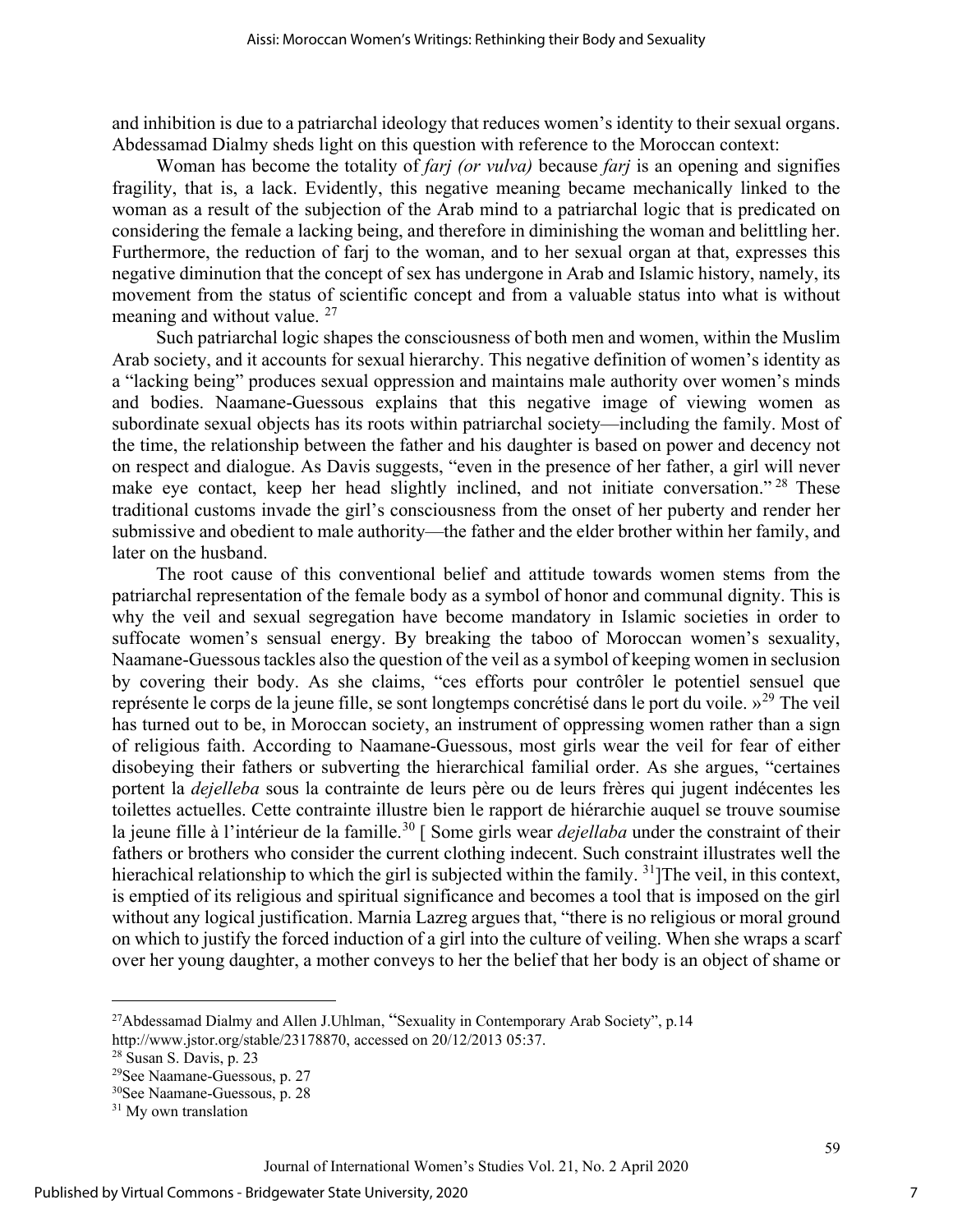special concern for others."[32](#page-8-0) Again the fear of the female body's seductive power constructs the veil as another tool that accentuates a woman's denial of her body, and alienation from herself. The veil as such turns out to be a visible sign that restricts a woman's freedom and objectifies her body, for the latter is described as a source of temptation that should be protected and controlled. All these cultural constraints that the family imposes on the girl are inevitably expected to suppress her sexual desire and render it possible only within the legitimate sacred bond of marriage.

Thus, by going beyond the veil, and beyond propriety, Naamane-Guessous elucidates the extent to which these traditional rules affect the sexual relationship between the wife and the husband within the institution of marriage. Most of Naamane-Guessous's interviewees claim that marriage is the last resort to get some freedom from the constraints of the family.<sup>[33](#page-8-1)</sup> Such girls enter marriage without any emotional feelings for the future husband, for it is the father (the wali) who has the authority to choose the suitable man for his daughters. As Fatna Ait Sabbah suggests, "Muslim marriage is an exchange of a woman between two men, the wali and the future husband."<sup>[34](#page-8-2)</sup> Such marriage that existed in Morocco before the reform of the Mudawanna reveals the extent to which the Moroccan woman had no right to choose her sexual partner inside marriage. In this respect, Naamane-Guessous finds out that most girls that enter such traditional marriage at an early age have no sexual education before. In other words, they find many problems in expressing their sexual needs and desires with their husbands. Some of Naamane-Guessous's interviewees confess that their sexual awakening begins during the wedding night when the taboo of sex is broken for the first time, for the whole family of the bride is waiting to see the blood the proof of virginity and honor. However, some of these interviewees describe sexual intercourse during this night as a sort of rape that has a negative effect on their sexual life. The question of sexuality within these conditions becomes for the woman a duty and a heavy burden, rather than a source of pleasure. Within the institution of marriage, such women think that their main role is to satisfy their husband's sexual pleasure and bring up children. Others consider sexuality as a powerful tool to subdue men and render them submissive to their will. In this sense, sexuality does not signify sensual pleasure, and most of these women don't know what an orgasm means. This is because of the negative patriarchal attitude towards feminine sexuality and the body.

Not only does phallocentric domination pervade women socially, economically, and politically, but also sexually. Early marriage, sexual segregation, and sexual dissatisfaction are but traditional norms and customs to subdue women and control their body. As Carla Makhlouf advances, "the need to control women is traditionally addressed in Morocco by premarital seclusion, early marriage and a wedding ritual that requires proof of virginity." <sup>[35](#page-8-3)</sup> Thus, the conceptualization of female sexuality as being a source of fitna and chaos renders these maleoriented rules that govern female sexuality and body from birth, natural and necessary to maintain the social order. As Amal Rassam asserts, "the codes of female modesty, veiling and seclusion are thus all seen as solutions to the need to 'protect' society from the possible consequences of female sexuality."<sup>[36](#page-8-4)</sup>

<span id="page-8-0"></span><sup>&</sup>lt;sup>32</sup>Marnia Lazreg, Questioning the Veil: Open Letters to Muslim Women (Princeton: Princeton University Press, 2009), p. 29.

<span id="page-8-1"></span><sup>33</sup>SeeNaamane-Guessous, p. 64.

<span id="page-8-2"></span><sup>34</sup>See AitSabbah, p. 35.

<span id="page-8-3"></span><sup>&</sup>lt;sup>35</sup> Carla Makhlouf Obermeyer. "Sexuality in Morocco: Changing Contests and Contesting Domains." [http://www.jstor.org/stable/3986662,](http://www.jstor.org/stable/3986662) accessed on 20/12/2013, p. 243.

<span id="page-8-4"></span><sup>&</sup>lt;sup>36</sup>Amal Rassam, "Towards a Theoretical for Framework for the Study of Women in the Arab World" Social Science Research and Women in the Arab World (Paris: Unesco, 1984), p.129.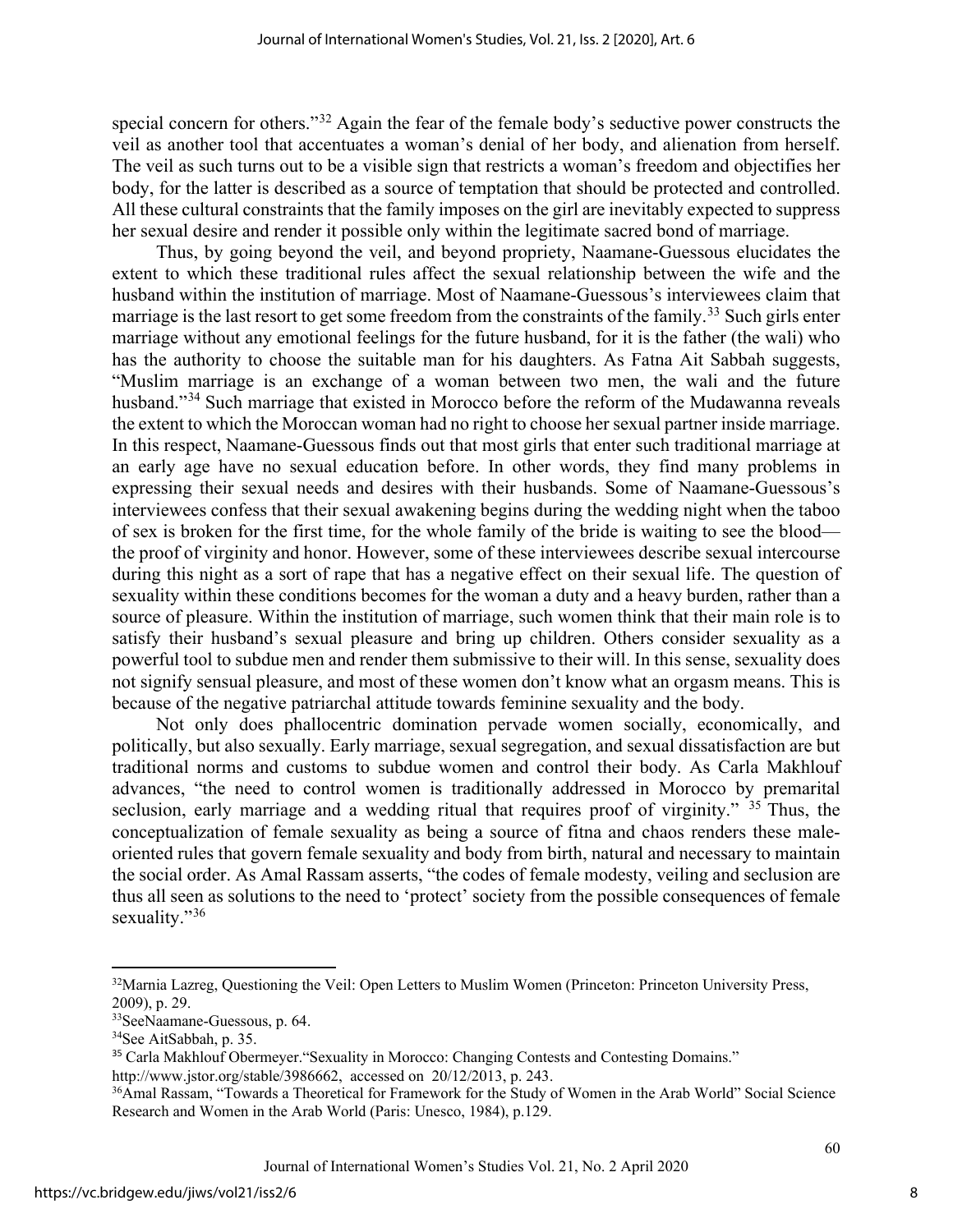Nonetheless, from the 1980s onwards, many Moroccan women have started to redefine their sexuality in their own way, and manifestations of their feminist consciousness of sexuality have become palpable. In the view of Naamane-Guessous, the effects of television, satellite dishes, and the mass media have paved the way for many women to transgress the patriarchal cultural values that have shaped the minds of their family members and society as well. For example, Rassam cites a survey which concludes that 65, 3% of such women have had sexual intercourse before marriage, and among them, 38,6 % have lost their virginity. Most of these women are educated; they belong to the young generation and their age is less than thirty.<sup>[37](#page-9-0)</sup> This category of women has experienced sexual pleasure by engaging in pre-marital love affairs. However, most of the time, sexual affairs are kept secret and surrounded by anxiety and fear. Although these women have managed to subvert their families' cultural beliefs, they cannot challenge the ambivalent inconsistent male attitude of their partners toward such sexual intercourse. It seems that on the one hand the Moroccan man enjoys such pre-marital encounters, but on the other hand blames it on the woman whom he considers as a mere sexual object without virtue. As Obermeyer points out, "the importance of premarital chastity in the context of power lineage structures, translates into a system of double standards. While it is considered natural that men have strong sexual needs and can seek satisfaction with many women, good women remain virgins until marriage and have limited interest in sex afterwards."<sup>[38](#page-9-1)</sup> In this respect, women's sexuality is vulnerable to patriarchal dominance and codes both inside and outside the institution of marriage. Unfortunately, this cultural norm, which permeates Moroccan social institutions, suffocates women's sexual desire and turns them into mere sexual objects. In this context, these women are experiencing what Martha C. Nussbaum calls "sexual objectification of one person by another, the seeing and /or treating of someone as an object. In all cases, the objectified person is a sexual partner or would – be sexual partner."[39](#page-9-2) Indeed, Most of Naamane-Guessous's interviewees assert the reality of this male objectification, especially within the context of sexual relationships where they are reduced to what Naamane-Guessous describes as the triangle that connects the womb, genital organs and the vagina.[40](#page-9-3) The reduction of women to their genital dimensions voids sexual intercourse from any noble emotions to transform into a trade of the female body.

It seems clear that Naamane-Guessous'sbook suggests a development of Moroccan women's new perception of their bodies and sexuality beyond social and historical constraints. Her book focuses on a particular aspect of consciousness that is manifested in the rise of women's consciousness of their bodies and sexuality. Such a consciousness challenges existing phallocentric privileges and construct instead sexual equality and sexual freedom. Naamane-Guessous's analysis of such a taboo subject within Moroccan society is in attempt to produce an alternative mode of thought that defines and gives new meanings to the female body and sexuality. As she suggests, young women should be aware of the patriarchal ideology that seeks to identify them as mere sexual bodies without souls or minds. Women, on the contrary, should impose their existence by their intelligence and intellectual production, not by embellishing their bodies with cosmetics to seduce men and succumb to their desires. Like Mernissi who "urges women to throw away expensive face creams in favor of the invigorating 'elixir of youth' that is

<span id="page-9-0"></span><sup>37</sup>See Naamane-Guessous, p. 196.

<sup>38</sup>See Obermeyer, p. 243.

<sup>39</sup>Martha C. Nussbaum, Sex and Social Justice (Oxford and New York: Oxford University Press, 1999), p. 123.

<span id="page-9-3"></span><span id="page-9-2"></span><span id="page-9-1"></span><sup>40</sup>See Guessous, p. 258.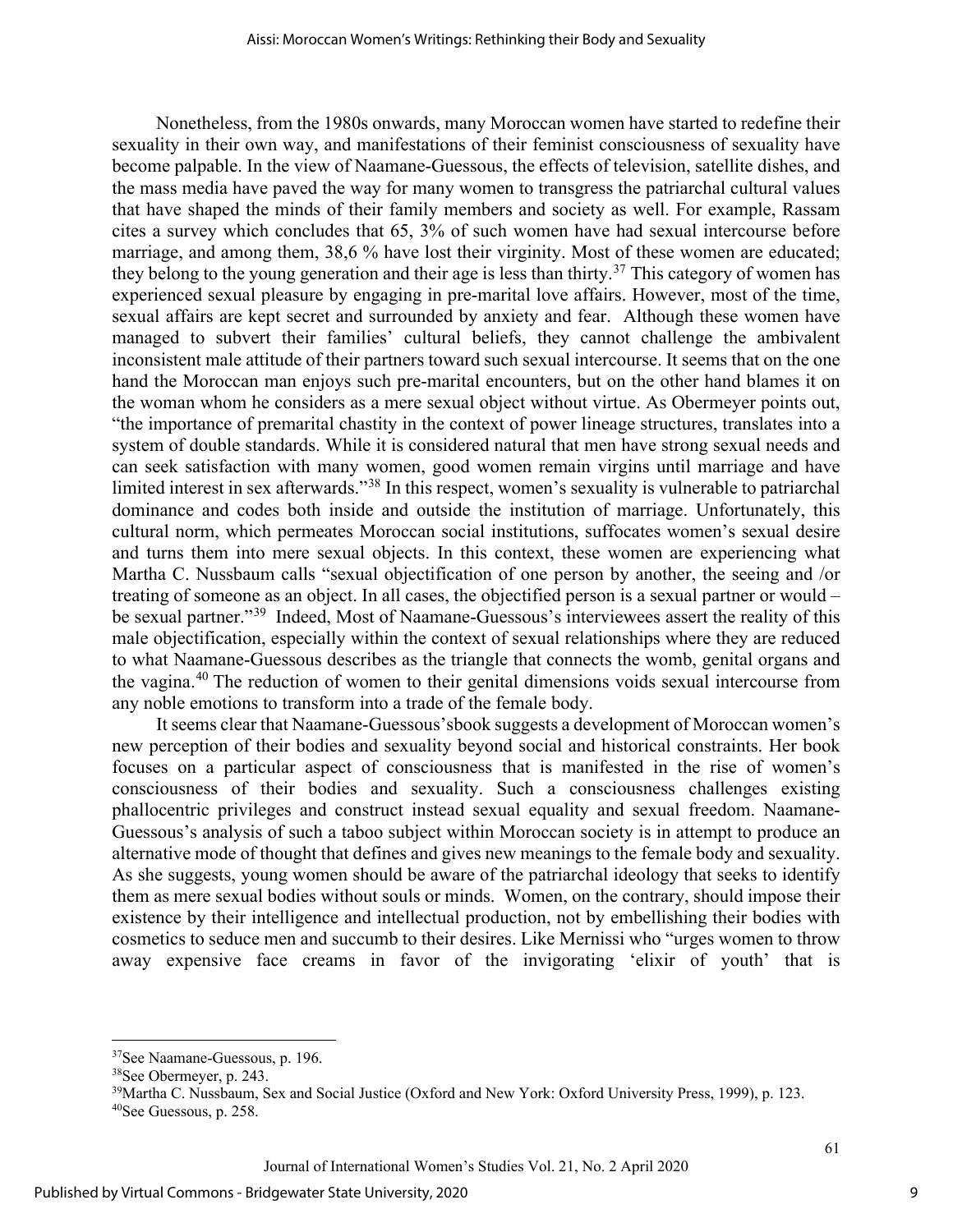writing,"<sup>41</sup>Naamane-Guessous encourages Moroccan women to write their bodies and sexuality beyond the misogynist discourse in order to hold sway over their own life and generate change.

#### **Moroccan Women: A Literary Voice of their own**

Apart from sociological essays, Moroccan women have disseminated their feminist views on such questions through fiction. For instance, Ghita El Khayat, the first Moroccan woman psychiatrist in Morocco, endowed Moroccan women's literature with her novel La Liaison, one of the most intriguing novels that stirred woman's consciousness about her body and sexuality in an explicit and original way. As Najib Redouane asserts, "Lyne Taywa's love affair is presented as one of the hardest and most daring female writings in Morocco<sup>442</sup>Lyne Taywa was the pseudonym under which El khayat signed her novel in 1985. The word "tywalyne" is a Berber word that is fraught with metaphorical significances. It means literally "my eyes" and metaphorically "my love". Indeed, the question of love and sexuality permeates the novel from the beginning to the end. For this reason, the author was obliged to write it under the pen name of Tywalyne because she didn't feel free: "Because I was not and I did not feel free, because my education was fiercely rigid, which explains the violence of the book»<sup>43</sup> [However, in such a novel, the heroine challenges the rigid conventions of patriarchal Moroccan society to give vent to her feminine feelings of love and desire, whereby she acquires a new female consciousness. As Wafaa Malih argues, «I am a delicious body; I create a delicious language, deep in its thought, immersed in affection, that is my writings, and that is me the female".<sup>[44](#page-10-3)</sup> With an explicit and "delicious" language", the heroine of La Liaison expresses her feelings that are amalgamated with love and hate, delight and sorrow. From the outset of the novel, the heroine confesses her feelings of love and desire for a man whose attitude towards her is ambiguous and confused. She aspires for a platonic mutual love; yet she only loves without being loved. She reflects, "love is a project for two persons, in our case it was personal and unique, for he did not love me  $v^{45}$  $v^{45}$  $v^{45}$  Such an insight demonstrates the heroine's growing awareness of the nature of her liaison with her lover who can never recognize a woman's noble feelings. As she describes him, "poor, crazy and depraved man who could never believe in the splendor of a woman who love!" <sup>[46](#page-10-5)</sup> Through her sexual experience with her lover, she comes to acquire what her mother hasn't shown her in her childhood. « My mother taught me noting and I learned nothing except a fake realism. I spent twenty years after my dislocated adolescence trying to get back on my feet. »<sup>[47](#page-10-6)</sup> The heroine confirms Guessous's argument that most women in Morocco lack sexual education and have no control over their body or sexuality. El Khayat depicts the heroine as a woman suffering from a lover who desires solely her body. Detailed descriptions of her sexual intercourse with her lover point out the lover's rigid emotions and lack of affection for her. Although the heroine feels ecstasy during the sexual intercourse with her lover, she cries out for platonic love. Many times, she accuses: "I am sick of

<span id="page-10-0"></span><sup>41</sup> Anne Meneley, "Review of Women's Rebellion and Islamic Memory" Women, the Family, and Divorce Laws in Islamic History. Vol. 25, No. 2 (Winter, 2000), pp. 614-617. JSTOR Web.

<span id="page-10-2"></span><span id="page-10-1"></span><sup>42</sup>Najib Redouane, Ecriture Féminine au Maroc : Continuité et Evolution (Paris : Harmattan, 2006), p. 117. 43Ibid., p. 10.

<span id="page-10-3"></span><sup>44</sup>See Wafaa Malih, Ana AlOuntha, Ana AlMobdiaa [I am the Female, I am the Creator] (Rabat, Dar Al Alman, 2009) p .12 (My own translation).

<span id="page-10-4"></span><sup>45</sup>See La Liaison, P.53

<span id="page-10-5"></span> $^{46}$ Ibid., p. 67<br> $^{47}$ Ibid., p.68

<span id="page-10-6"></span>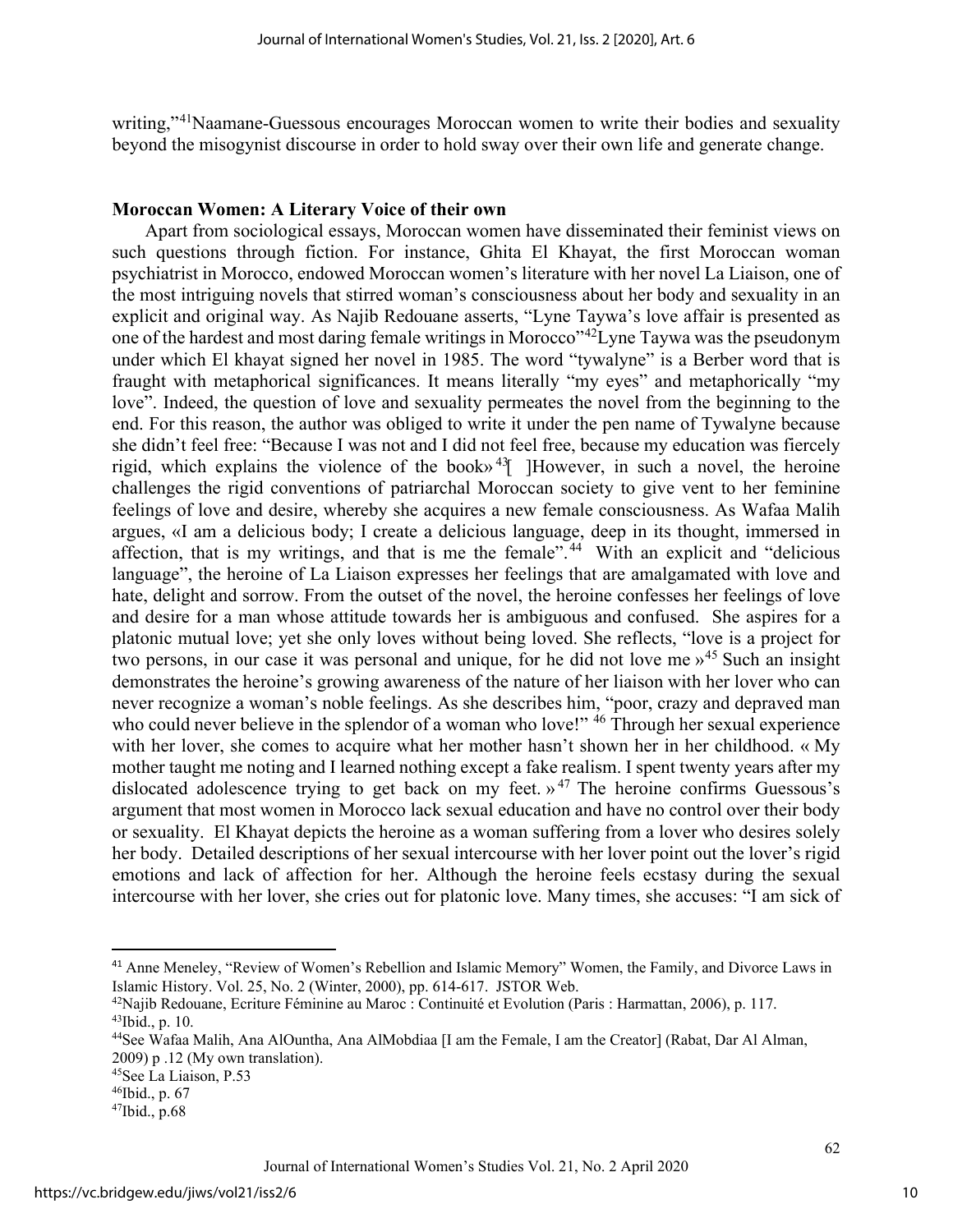having sex without love".<sup>48</sup>Suffering and pain dominate the whole novel. The heroine, who is the sole narrator in the novel, is totally conscious of her manipulating lover who treats her as an inferior object/body of desire. Such liaison is shaped by alienation and objectification, the narrator's search for true love all throughout the novel leads her to succumb to her lover' s desires and whims though she recognizes that he can throw her away as " a stained handkerchief that should be used no more than once." Her passion is so overwhelming that she cannot tolerate his absence. To preserve him beside her, she obeys his orders and grants him what he desires. As she states, "of course I did everything he told me and much more."<sup>[49](#page-11-1)</sup> Through such experience, the narrator reveals the extent to which her lover named X controls and dominates her body and sexuality. She questions such a masculine control : "Comment une femme peut-elle tirer plaisir de ce qu'un homme lui imprime sa domination ?  $50$  [ How can a woman get pleasure from a man who dominates her?  $j^{51}$  $j^{51}$  $j^{51}$  This liaison brings the heroine into a new consciousness about her body and sexuality. Her consciousness of masculine power structures the novel; she stops many times to reflect from her own perspective on the nature of such a liaison: "La liaison c'est le lien indispensable pour vivre car sans elle quelque chose manque même avec un conjoint, des enfants, un foyer et des grandeurs de toute sortes.<sup>52</sup>But she insists on the fact that her relationship with her lover should be very special. She notes: "the particularity of this love affair, which made me lose control over time and events, is essentially passionate."[53](#page-11-5) The heroine's life is filled with love but also with tragedy. The tragedy of such love is manifested deeply in its inability to create a new life. But it has created the heroine's consciousness of her submissive situation to a man that doesn't deserve her love at all.

Ghita El Khayat's novel La Liaison has transgressed the taboo of sexuality and contributed to raising women's feminist consciousness of their bodies and sexuality by advancing a call for a liberal discourse on female sexuality. Her novel elucidates her being influence by the feminist sexual revolution in the Western world during the 1960s and 1980s. This revolution was part and parcel of the women's liberation movement and implied women's sexual freedom and experience. As Bell Hooks notes, "women's liberation was often equated with sexual liberation."<sup>[54](#page-11-6)</sup> Sexual liberation in the West was conveyed through the proliferation of special novels that celebrated women's sexual pleasure and desire. For instance, D.H Laurence and Henry Miller's novels raised Western women's consciousness about female sexuality beyond established traditional values. "They urged women to initiate sexual advances, to enjoy sex, to experiment with new relationships, to be sexually 'free'." [55](#page-11-7) In the same context, El Khayat has raised Moroccan women's sexual consciousness about sexuality by depicting woman's feelings and sexual pleasure during the sexual intercourse, while portraying the woman's vibrant body and "fired heart" with love and passion. Nonetheless, as a psychoanalyst, El Khayat dismantles the surrounding conditions that govern man and woman's liaison in a conventional society such as Morocco, where woman's sexual desire is pushed to a secondary position.

In her book *le Monde Arabe au Féminin*, El Khayat asserts that woman in the Arab Muslim society is denied her sexual desire; she is only an object used to satisfy man's sensual pleasure. As she argues, in the Arab world, the woman is just the bed of pleasure of the man and not the partner

<span id="page-11-0"></span><sup>48</sup>Ibid., p.83

<span id="page-11-1"></span><sup>49</sup>See La Liaison, p.98

<span id="page-11-2"></span><sup>50</sup> Ibid., p.99.

<span id="page-11-3"></span><sup>&</sup>lt;sup>51</sup> My own translation.

<span id="page-11-4"></span><sup>52</sup>Ibid., p.94

<span id="page-11-5"></span><sup>53</sup>Ibid., p.101

<span id="page-11-7"></span><span id="page-11-6"></span><sup>&</sup>lt;sup>54</sup>Bell Hooks, Feminist Theory from Margin to Center (London: Pluto Press, 2000), p. 148. 55Ibid.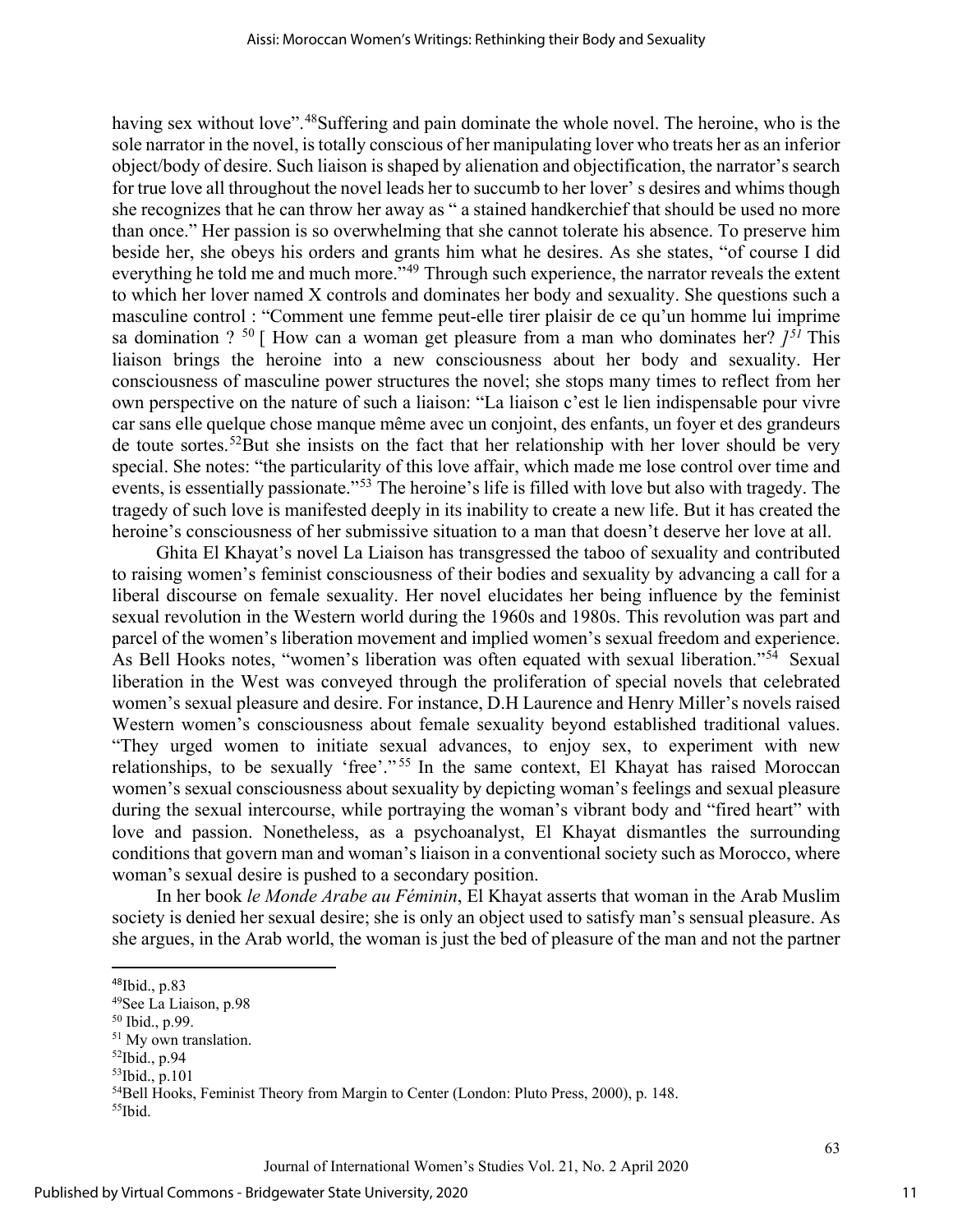of exchange in all the confines of pleasure.<sup>[56](#page-12-0)</sup> This is very clear in the novel where Tywalyne's lover treats her as body and not as a human being that is in dire need of love and tenderness. In this book, El khayat carves out a niche for herself to stand out against patriarchal definition of female desire. El Khayat criticizes Sheikh Nefzawi's biased interpretation of female pleasure in his *Perfumed Garden*. As she argues, it is, alas, more than widespread that the woman is an undoubted danger, there are innumerable Arab scholars who have insisted on the danger it represents, and Sheikh Nefzawi is no exception." [57A](#page-12-1)ccording to El Khayat, approaches to female desire and sexuality prove the extent to which the Arab Muslim women are regarded as inferior being in comparison to male desire, which is privileged both on earth and in heaven. In this context, she criticizes also Abdelwahab Bouhdiba's description of paradise's "Houris" who wait impatiently for their worldly masters to offer them great sexual bliss. El Khayat's main concern with the question of sexuality stems from her conviction that women's liberation movement can take place only when woman has been granted the right over her body. As she points out, "women's liberation necessarily goes through their sexual fulfillment, and, if psychoanalysis has been one of the sources for feminism, in spite of all its insufficiencies in terms of women, it is because it allowed the right to desire and pleasure."[58](#page-12-2) Like Mernissi, Guessous, and Belarbi, El Khayat considers women's consciousness of their body and sexuality as part and parcel of their liberation. In fact, such women have created their own language and their own writings to claim their body consciousness from a feminist perspective and beyond what Julia Kristiva calls the confinement of the public order, the symbolic, which is phallocentric.<sup>[59](#page-12-3)</sup>

Women's feminist consciousness entails in its folds body consciousness. As Winnie Tomm asserts, "every person's consciousness includes body consciousness." [60](#page-12-4) Moroccan women's writings about the body as sexuality articulate a crucial strategy to inscribe new reflections and perceptions of the female body and sexuality through the medium of language. According to Tomm, "to emphasize women's bodies in language is not to fall into a depressing biological determinism. Rather it is to celebrate the reality of women as embodied knowers. It is to acknowledge desire in will."<sup>[61](#page-12-5)</sup> Within this literary production and linguistic framework, Moroccan women have created their own feminist language as an alternative to the phallocentric language. Wafaa Malih considers such writings as an attempt that can allow women to recover their femininity through writing their bodies through a feminized language.<sup>[62](#page-12-6)</sup> According to her, such women have produced a communicative feminist discourse that has unveiled their situation and paved the way for their awakening. However, Moroccan women have made use of multiple strategies to convey their feminist consciousness.

<span id="page-12-0"></span><sup>56</sup>Ghita El Khayat, Le Monde Arabe au Féminin (Paris : Harmattan, 1985), p. 50.

<span id="page-12-1"></span><sup>57</sup>Ibid.

<span id="page-12-2"></span><sup>58</sup> Quoted in Evelyne Accad, Sexuality and War: Literary Masks of the Middle East (New York: New York University Press, 1990), p. 233.

<span id="page-12-3"></span><sup>59</sup> Cited in Wikipedia, "Julia Kristiva," accessed on March 12, 2013.

<span id="page-12-4"></span><sup>60</sup>Winnie Tomm, Bodied Mindfulness: Women's Spirits, Bodies and Places (Waterloo and Ontario: Wilfred Laurier University Press, 1995), p.124.

<span id="page-12-6"></span><span id="page-12-5"></span><sup>61</sup>Ibid.,p. 125.

 $62$ Wafaa Malih, Ana Al OunthaanaanaAl Mobdiaa [I am the Female, I am the Creator] (Rabat: Dar Al Alman, 2009), p. 16.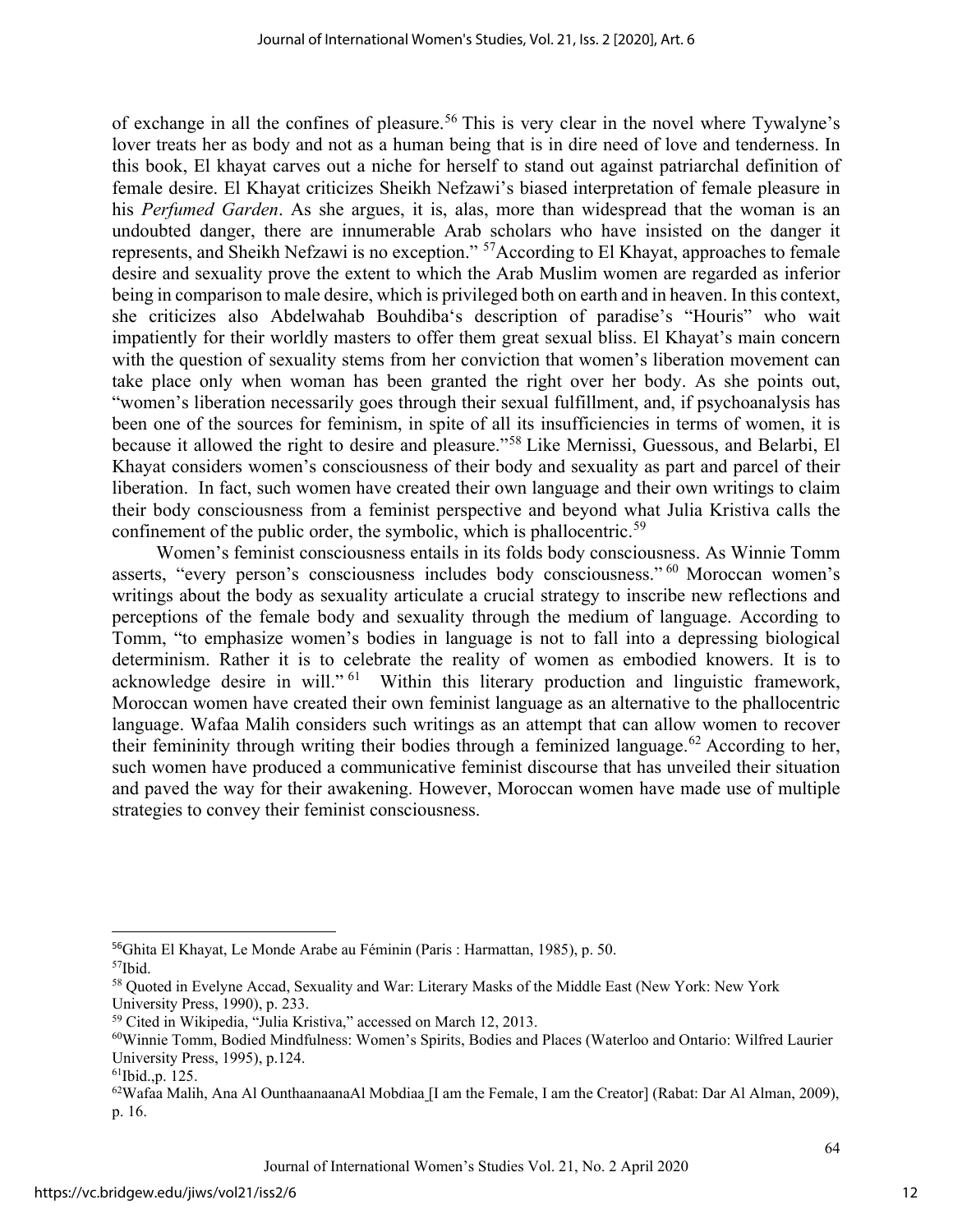### **References**

Abouzeid, Leila. The Last Chapter. Trans. Leila Abouzeid and John Lietchety. Cairo and New York: The American University in Cairo Press, 2000. -----------------------. Year of the Elephant: A Moroccan Woman's Journey towards Independence. Trans. Barbara Parmenter. University of Texas at Austen: The Center for Middle Eastern studies, 2009. -----------------------. Return to Childhood: The Memoir of a Modern Moroccan Woman*.* Trans. Abouzeid with Heather Logan Taylor. Austin: University of Texas, 1998. Accad, Evelyne. Sexuality and War: Literary Masks of the Middle East. New York: New York University Press, 1990. AitSabbah, Fatna. Woman in the Muslim Unconscious. Trans. Mary Jo Lakeland. New York: Pergamon Press, 1984. Belarbi, Aicha. Egalité-Parité, Histoire Inachevée*.* Casablanca : Le Fennec,2012 Bouhdiba, Abdelwahab. Sexuality in Islam. Oxon: Routledge, 2008. Burke III, Edmund. "Theorizing the Histories of Colonialism and Nationalismin the Arab Maghribi. "Beyond Colonialism and Nationalism in the Maghribi: History, Culture, and Politics. Ed. Ali Abdullatif Ahmida. New York: Plagrave TM,2000. Bukenya, Austin. "Oracy and Female Empowerment in Africa," African oral Literature: Functions in Contemporary Contexts. Ed. Russell H Kaschula. Claremont: New Africa Books, 2001. Cixous, Hélène. "The Laugh of the Medusa. "The Routledge Language and Cultural Theory Reader. ed. Lucy Burke, Tony Crowly, and Alan Girvin. London: Routledge, 2000. ------------------. The Day I wasn't there. Trans. Beverly BieBrahic. Evanston and Illinois: Northwestern University Press, 2006. Dialmy, Abdessamad and Allen J. Uhlman, "Sexuality in Contemporary Arab Society." http://www.jstor.org/stable/23178870.Accessed on December 20th, 2012. El Khayat, Ghita. La Laison. Casablanca : Aini Bennai, 2002. ---------------------. Le Monde Arabe au Féminin. Paris: Harmattan, 1985. Guessous, Nadia.Women and Political Violence during the Years of Lead*.* Rabat: The Moroccan Advisory Council on Human Rights in Partnership with the United Nations Development Fund for Women, 2009. Guessous, Soumaya-Naamane, Au-Delà de toute Pudeur : La Sexualité Féminine au Maroc. Casablanca: EddifMaroc, 1988. Green, Pearl. "The Feminist Consciousness." http://www.jstor.org/stable/4106254?origin=JSTOR-pdf. Accessed on February 20, 2011 Habermas, Jurgen. the Structural Transformation of the Public Sphere: An Inquiry into Category of Bourgeois Society. Trans. Thomas Burger and Frederick Lawrence.Mite Press Paperback Edition, 1991 Malih, Wafaa. Ana Alnotha, Ana Al Mobdiaa. Rabat: Dar Al Alman, 2009. Mackanders, Karla Mari. "Anatomy of Uprising: Women, Democracy, and the Moroccan Feminist Spring." Boston University International Journals. Vol.32:147, 2014 Mernissi, Fatima. Dreams of Trespass: Tales of a Harem Girlhood. Pereus Books, 1994. ----------------------. Doing Daily Battles: Interviews with Moroccan Women. Trans. Mary Jo Lakeland. London: The Women's Press, 1988. ---------------------. Beyond the Veil: Male Female Dynamics in Modern Society. Bloomington and Indianapolis: Indiana University Press, 1987.